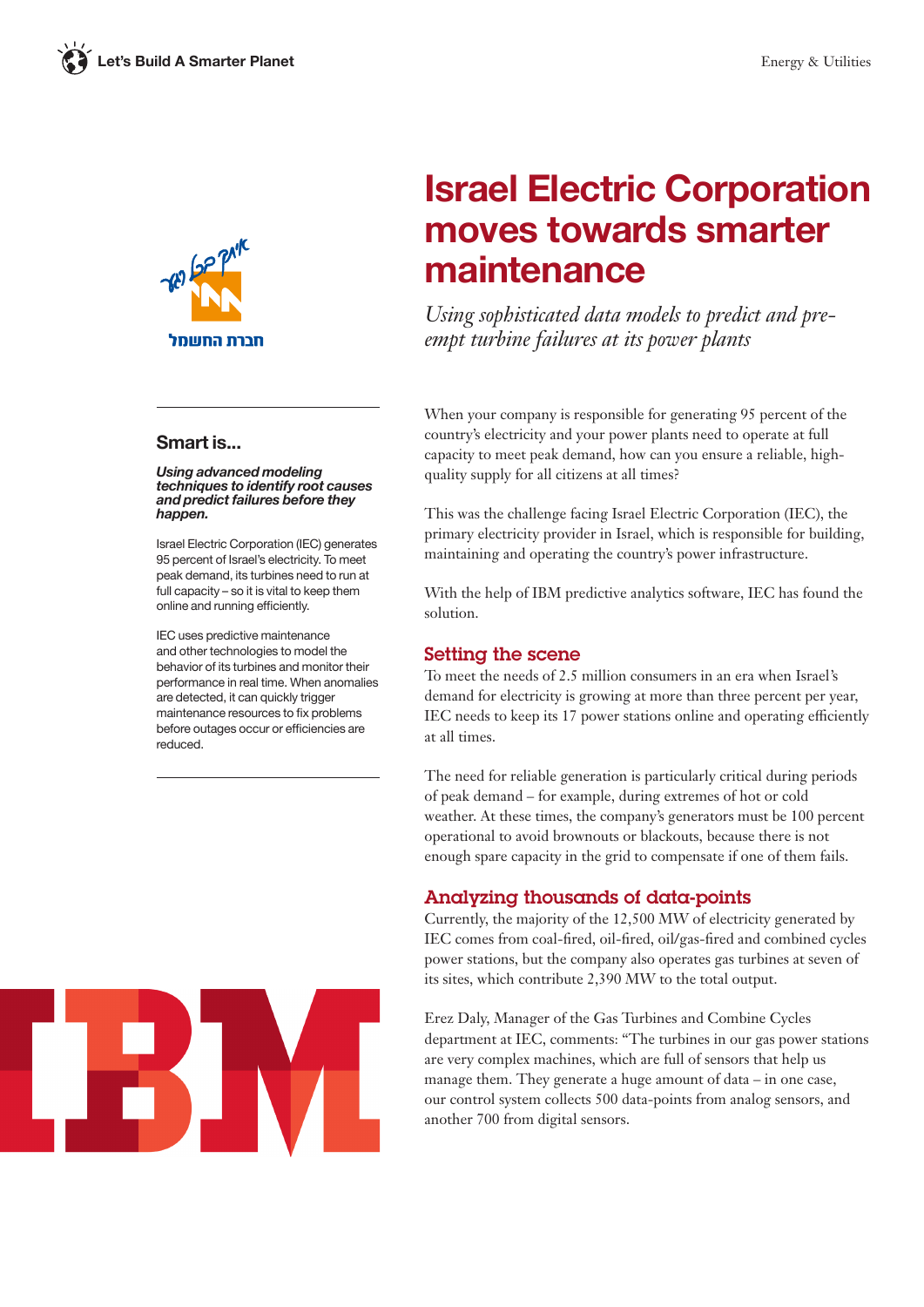# Business benefits

- Estimated to reduce costs by up to 20 percent by avoiding the need to restart turbines after an outage – an expensive process.
- Saved approximately USD 75,000 in fuel costs per turbine by identifying inefficient fuel usage.
- Increased the efficiency of maintenance schedules, costs and resources, resulting in fewer outages and higher customer satisfaction.
- Provides early warning of certain types of failure up to 30 hours before they occur, instead of 30 minutes.

"We realized that if we could harness this information to gain a better understanding of how each of our turbines behaves, we could detect the warning signs when they were running inefficiently or about to fail. We just needed a system that was capable of mining the data."

# Finding a way forward

At this point, IEC's enterprise business intelligence (EBI) project team entered the scene. Part of the company's IT masterplan under the leadership of Deputy CEO Yosi Schneck, the EBI project aims to promote the use of analytics to support and enhance all areas of IEC's business.

Arnon Baron, Project Management Officer for EBI at IEC, explains: "When we first became involved, the turbines team was writing SQL queries to examine the data. We started to help by building structured reports and graphs that made it easier for them to perform diagnostics – but we wanted to go further and introduce predictive capabilities too.

"That is when we decided to use IBM® SPSS® tools to realize the real value of the data – and when the turbine team saw the kinds of outputs that predictive modeling could provide, they were very enthusiastic. From our perspective in the EBI team, this was the victory moment, because we knew that we could deliver a solution that would really help them work more effectively."

# Sophisticated analysis of machine behavior

With the help of Genius Systems, an IBM Business Partner, the IEC team used IBM SPSS Modeler to perform cluster analyses of the data from each of the turbines and create a model of their "normal" behavior during start-up, steady-state and shut-down. With the baselines for each individual unit established, the team was able to compare their performance and begin identifying common problems.

# Smarter Energy Powering predictive maintenance





Instrumented The predictive models work with data from across the power grid, including turbine components and usage meters.

Interconnected The analytics solution provides a comprehensive view of power generation trends over time, drawing connections between production capacity, equipment performance, energy consumption and external events.

Intelligent By analyzing the patterns of circumstances surrounding past power outages, IEC can predict and prevent future failures. The company can not only prepare for known consumption peaks, such as those caused by extreme weather conditions, but also react quickly to unexpected problems when the warning signs appear.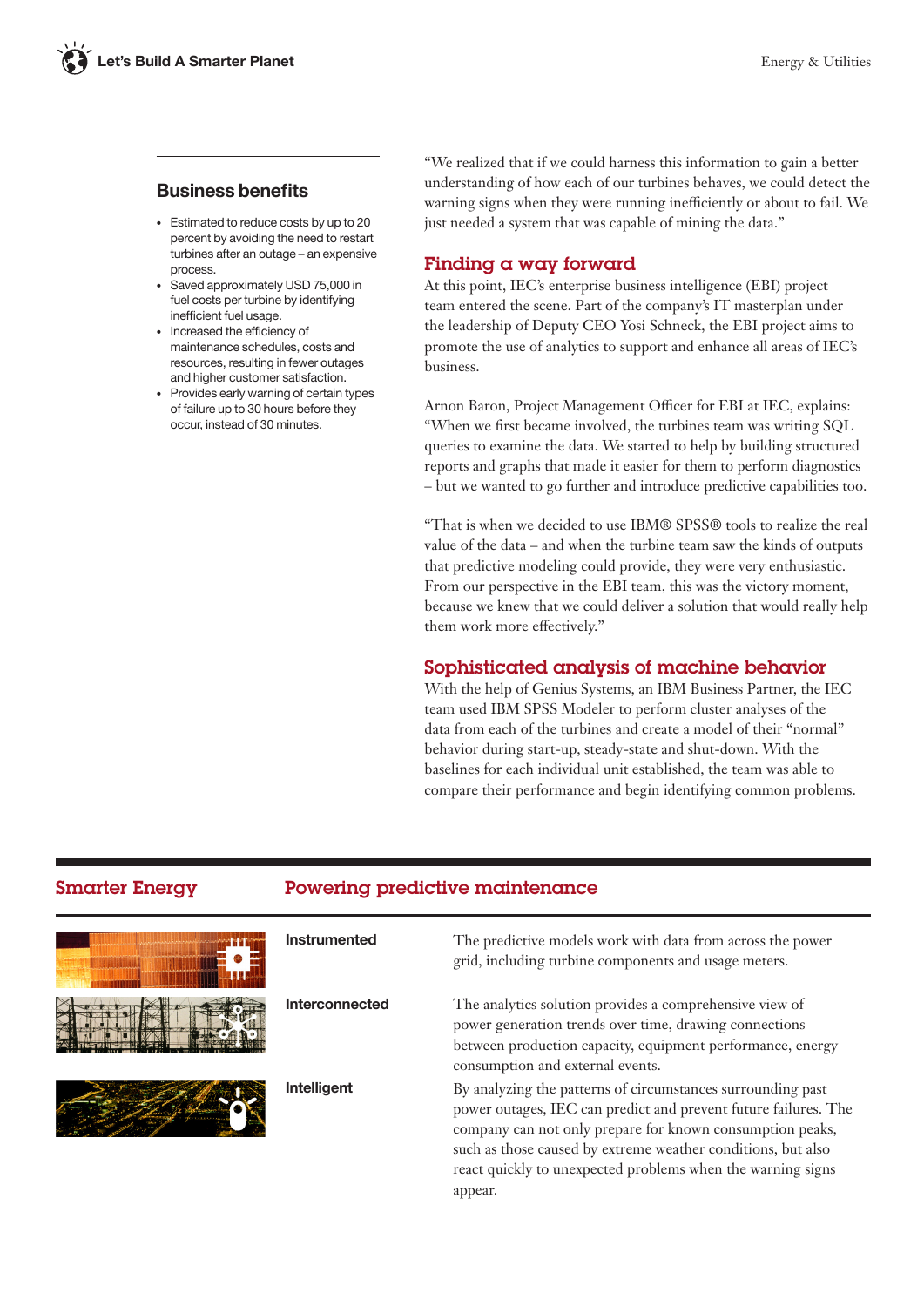#### Solution components

#### **Software**

- IBM® SPSS® Analytical Decision Management
- IBM SPSS Collaboration & Deployment Services
- IBM SPSS Modeler
- IBM SPSS Statistics

#### IBM Business Partner

• Genius Systems

*"The SPSS Modeler solution developed with the help of Genius Systems is a critical step towards identifying and reducing significant fuel expenses in every single unit, saving as much as USD 75,000 per turbine per year."*

—Eitan Rindenau, Performance Engineer, Gas Turbines team, Israel Electric Company

"We have been working with the Genius team for more than six years now, and they are an excellent partner," says Daly. "They have helped us build models that are precisely tailored to the needs of our turbines – but using an approach that is flexible enough to be applied to almost any industrial equipment."

# Enhancing performance and fuel efficiency

The IEC and Genius team has worked on a number of valuable projects that have helped to transform the way the company manages its turbines. For example, it has been able to establish a set of key performance indicators (KPIs) that accurately reflect the performance of each turbine under a variety of different conditions.

"Because each of the turbines is different, and behaves differently depending on workload and other conditions, a simple comparison of data-points would not be effective," explains Daly. "Instead, we used neural network techniques to calculate expected values for each unit, and we compare them with the actual values on a daily basis. If we detect a large variance, our control engineers are alerted immediately."

One of the most important KPIs is fuel consumption. Eitan Rindenau, a Performance Engineer on the Gas Turbines team at IEC, comments: "Extraneous fuel consumption is nothing but a waste of money. The SPSS Modeler solution developed with the help of Genius Systems is a critical step towards identifying and reducing significant fuel expenses in every single unit, saving as much as USD 75,000 per turbine per year."

# Improving safety

The predictive capabilities of the modeling solution also help to increase safety. "Our turbines have an alarm built-in by the manufacturer which is triggered 30 minutes before a major failure," says Daly. "But with our data we can predict such an event 30 hours before it happens – so we have much more time to intervene and prevent it from happening, and to make sure that all of our employees are well out of harm's way."

# Moving towards preventive maintenance

Better root-cause analysis of past component failures enables IEC to move from a break-fix maintenance model to a more preventive approach.

"By analyzing the behavior of each turbine before and during previous failures, we can identify patterns that help us predict when a certain component needs replacement," says Daly. "This means we can avoid outages and expensive repairs by fixing problems before they happen. It also allows us to schedule maintenance at the most convenient times, instead of having to take a turbine offline during a peak period."

Dr. Moshe Shavit, CTO for Gas Turbines at IEC, adds: "Using IBM's analytical tools has brought us significant savings, both by reducing the time taken to understand faults and by cutting the dollars spent on turbine failures and downtime."